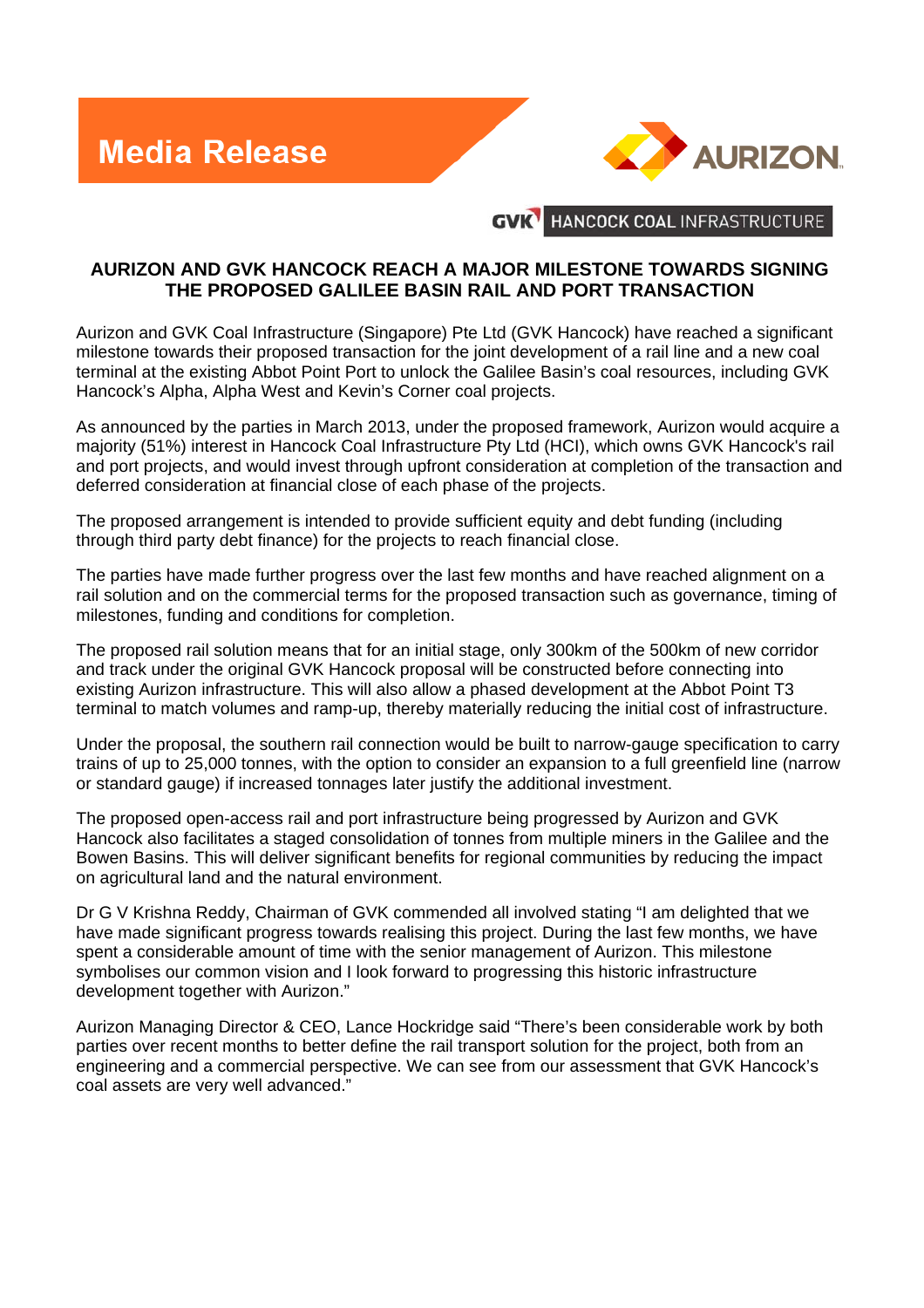"We're pleased this also aligns with government objectives - getting early tonnes out of the Galilee, at lower cost by tapping into existing infrastructure and consolidating tonnages onto a common corridor."

"This work not only brings us a step closer to jointly providing the primary rail and port solution for the Galilee, it brings the whole region a step closer to realising the benefits of one of the largest regional development opportunities this state has seen for decades," said Mr Hockridge.

GVK Vice-Chairman Mr G V Sanjay Reddy stated "This is a large and complex transaction and today we have progressed a major milestone. The teams from both sides have demonstrated a commitment to bring this project to reality and have worked well together. We now look forward to the next few months as we work on the detailed documentation and start to execute our common plan to build and develop this infrastructure."

Whilst the proposal remains non-binding and with further diligence to be undertaken, the parties are aligned on these key aspects of the proposal, with drafting of definitive legal documents now being undertaken.

Collectively the proposed development of the rail and port infrastructure is expected to attract an investment for Queensland in the order of \$6 billion and provide over 1,300 jobs during construction and around 300 long-term jobs once operational.

The proposed rail solution is located within the Queensland Government's preferred rail corridors for the development of the Galilee Basin as defined under Queensland Government policy announced in June 2012, and aligns with the recently-released government policies on developing the Galilee Basin and a 30-year strategy for mining in Queensland.

Completion of the proposed transaction, including the upfront consideration from Aurizon, would be subject to the satisfaction of a number of conditions including satisfactory due diligence, final Board approvals, third party approvals (some of which are outside the control of the parties) and negotiation of final terms and definitive documentation.

Any deferred consideration beyond completion of the transaction (other than proportional project development costs) would be used to fund project construction costs and be subject to satisfaction of certain conditions, including third party debt financing and achievement of agreed take or pay contracts to underwrite the proposed infrastructure and a final investment decision by each of GVK Hancock and Aurizon.

Aurizon and GVK Hancock will update the market should the parties execute final agreements on all terms of the proposal.

## **For more information:**

Chris Vagg - INVESTORS +61 409 406 128 Mark Hairsine – MEDIA +61 418 877 574

## **Aurizon GVK Hancock**

Josh Euler Manager, Corporate Affairs + 61 7 3003 5608 + 61 409 752 011

**About Aurizon:** *Aurizon is Australia's largest rail freight company with almost 150 years of experience. Each day the Company moves on average more than 700,000 tonnes of coal, iron ore and other minerals as well as agricultural products and general freight across the national. With operations across five states, Aurizon manages the 2,670 kilometre Central Queensland Coal Network that links mines to coal ports at Bowen, Mackay and Gladstone and is the largest haulier of iron ore outside the Pilbara.* 

**About GVK:** *GVK is one of India's leading business conglomerate with experience and expertise spanning diverse sectors including*  energy, resources, airports, transportation, hospitality and life sciences. Having already invested over USD 4.3 billion in its Infrastructure *business, GVK has projects worth over USD 6.6 billion in the pipeline in India alone. After acquiring the majority ownership in Australian coal and infrastructure projects in Queensland, GVK envisages an investment of USD10 billion in mine, rail and port projects.*